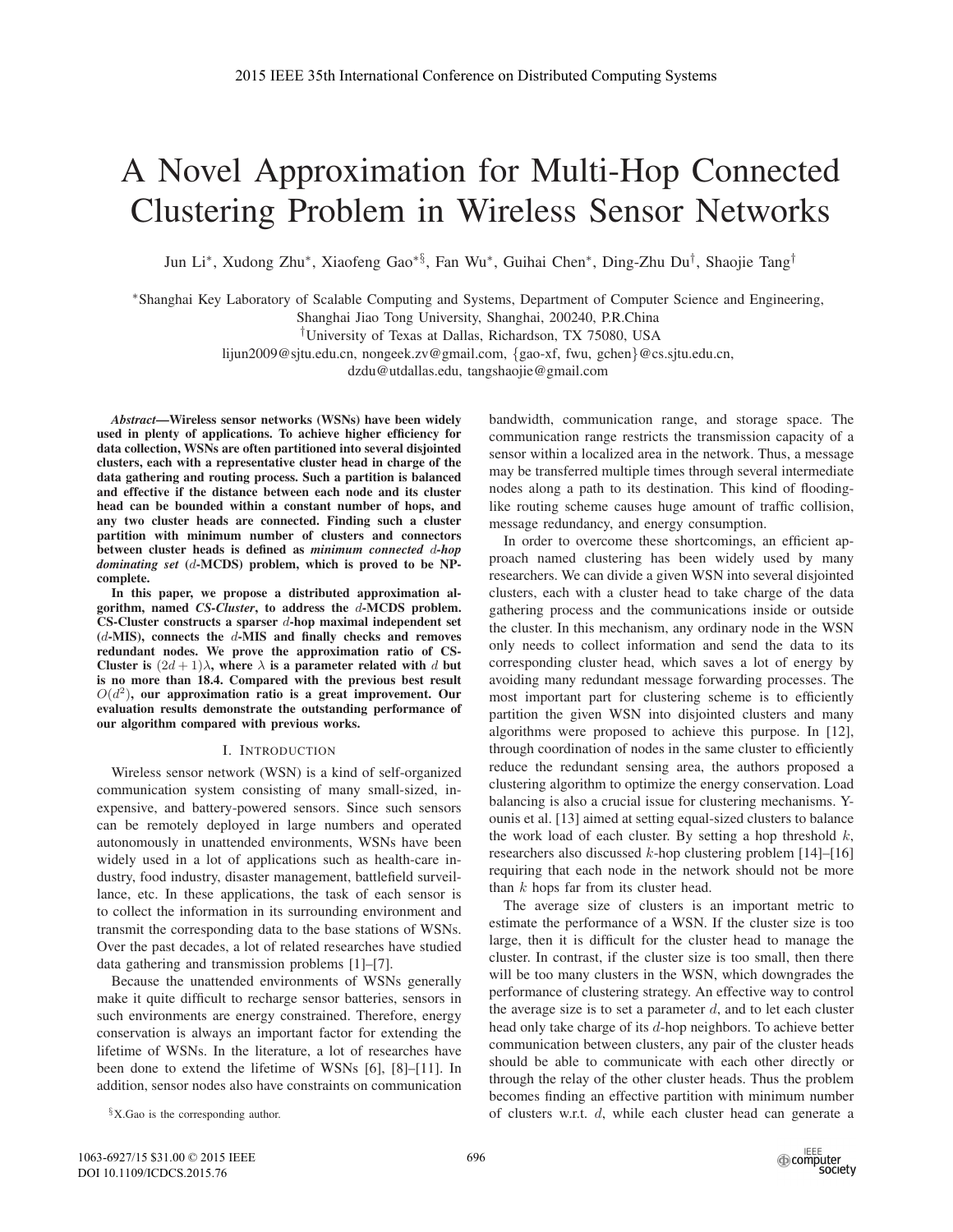connected subgraph with the smallest number of additional connectors.

More precisely, we use a graph  $G = (V, E)$  to model a WSN, where  $V$  is the set of sensors in the network while  $(u, v) \in E$  iff u and v communicate with each other. In this paper, we consider a homogeneous network, where each node has the same communication range. So the graph can be formed as a *unit disk graph* (UDG). We focus on constructing a connected  $d$ -hop clusters for  $G$ . Actually, the set of cluster heads can be considered as a d-hop dominating set (d-DS). Consequently, our task is to find a connected  $d$ -DS ( $d$ -CDS) for a given graph. Moreover, we hope the cardinality of the d-CDS is minimized in order to reduce the maximum possible number of redundant messages, which corresponds to a *minimum connected* d*-hop dominating set* (d-MCDS) problem.

In all, our goal is to find a d-MCDS for a UDG  $G = (V, E)$ . In this paper, we propose a three-phase algorithm named *Connected Sparse Clustering Strategy* (CS-Cluster) to solve this problem. The first phase of CS-Cluster is to select a d-hop maximal independent set (d-MIS). Then, some extra nodes are added to connect the d-MIS into a d-CDS. In order to further reduce the size of the obtained  $d$ -CDS, the third phase is to check and remove redundant nodes. Our contributions in this paper are summarized as follows:

- We propose a novel approximation algorithm for  $d$ -MCDS problem, and prove that its approximation ratio is  $(2d+1)\lambda$ , where  $\lambda$  is a parameter related with d but no more than 18.4. Our algorithm improves the previous best ratio of  $O(d^2)$  into  $O(d)$ . Moreover, evaluation results also exhibit the outstanding performance of CS-Cluster compared with the closest related work.
- We theoretically analyze the upper bound of the size of d-MIS (denoted as  $\alpha(G)$ ) w.r.t. the size of d-MCDS (denoted as  $\gamma(G)$ ) for a UDG  $G = (V, E)$ . We prove that the ratio of  $\alpha(G)$  and  $\gamma(G)$  is bounded by  $\lambda$ . Compared with the previous best result  $O(d)$ , we reduce it to  $O(1)$ , which is a huge improvement.
- CS-Cluster is a distributed algorithm, which is more suitable for applications in WSNs. With thorough discussions, we conclude that CS-Cluster not only fits for UDG model, but also for general network model.

Our paper is organized as follows. Section II provides some preliminaries. In Section III, we introduce the related works. In Section IV, we describe our algorithm CS-Cluster for d-MCDS problem. In Section V, we analyze the upper bound of  $d$ -MIS for a given graph. Afterwards, we analyze the performance of CS-Cluster in Section VI and Section VII gives the simulation. Finally, Section VIII concludes this paper.

## II. PRELIMINARIES

In this section, we will introduce some definitions and then summarize the symbols used in the paper. Firstly, for a given graph  $G = (V, E)$ , we give several definitions.

Definition 1 (UDG). G *is a Unit Disk Graph (UDG) if*  $\forall u, v \in V$ , there is an edge  $(u, v) \in E$  if and only if  $dis(u, v) \leq 1$ . Here  $dis(u, v)$  is the Euclidean distance *between* u *and* v*.*

Definition 2 (d-DS).  $D \subseteq V$  is a d-hop Dominating Set (d-*DS*) *of* G *if*  $\forall v \in V$ *, either*  $v \in D$  *or*  $\exists u \in D$  *such that there exists a path within* d*-hop between* u *and* v*.*

Definition 3 (d-IS). *A* d*-hop Independent Set (*d*-IS) of* G *is a subset*  $I ⊂ V$  *such that*  $\forall u, v \in I$ *, there does not exist a path within* d*-hop between* u *and* v*.*

Definition 4 (d-MIS). *A* d*-IS* I *is a* d*-hop Maximal Independent Set (d-MIS) if*  $\forall v \in V \setminus I$ ,  $I \cup \{v\}$  *is no longer a* d*-IS.*

Many researchers consider finding a d-MIS instead of a d-DS for graph G, since the former is easier and more efficient. Thus we need the following lemma.

Lemma 1. *For any given graph* G*, a* d*-MIS is also a* d*-DS.*

*Proof:* For a d-MIS I and any node  $v \in V \setminus I$ ,  $I \cup \{v\}$ is no longer a  $d$ -MIS, which means  $v$  is dominated by some node in  $I$  in  $d$  hops. As a result,  $I$  is a  $d$ -DS.

**Definition 5** (d-CDS). A subset  $C \subseteq V$  is a **Connected** d*hop Dominating Set (*d*-CDS) of* G *if* C *is a* d*-DS and the subgraph induced by* C *is connected.*

In addition, we need to define the Voronoi Division which will be referred in next sections.

Definition 6 (Voronoi Division). *Let* S *be a set of nodes in Euclidean space. For each node*  $v \in S$ *, the corresponding Voronoi cell*  $V(v)$  *is the set of points that are closer to v than to other nodes of* S*, which means*

 $V(v) = \{w \mid \text{for every } u \in S \setminus \{v\}, \text{dis}(v, w) \leq \text{dis}(u, w)\}.$ 

*The Voronoi diagram is the partition induced by Voronoi cells.*

In order to simplify our problem, we make some assumptions. First, we focus on WSNs located at 2-dimensional space. Second, each sensor in the network has the same communication range and implements efficient scheduling strategy with multiple available frequencies, such that no collision occurs in the procedure of message transmitting. Under these assumptions, we define d-MCDS problem as follows.

**Definition 7** (d-MCDS). For a given UDG  $G = (V, E)$ , find*ing a* d*-CDS with minimum size is called* d*-MCDS problem.*

Table I introduces and summarizes the symbols, functions, and notations that will be used in the following sections.

### III. RELATED WORKS

The minimum connected dominating set problem (namely, 1-MCDS problem) is a classic NP-complete problem. Over the past decades, there are a lot of researches related to it. In [17], Clark et al. first proved that MCDS problem is NPcomplete even in UDG. To obtain a better feasible solution, Wan et al. [18] devised a two-phase algorithm with constantfactor approximation ratio. The first part of their algorithm is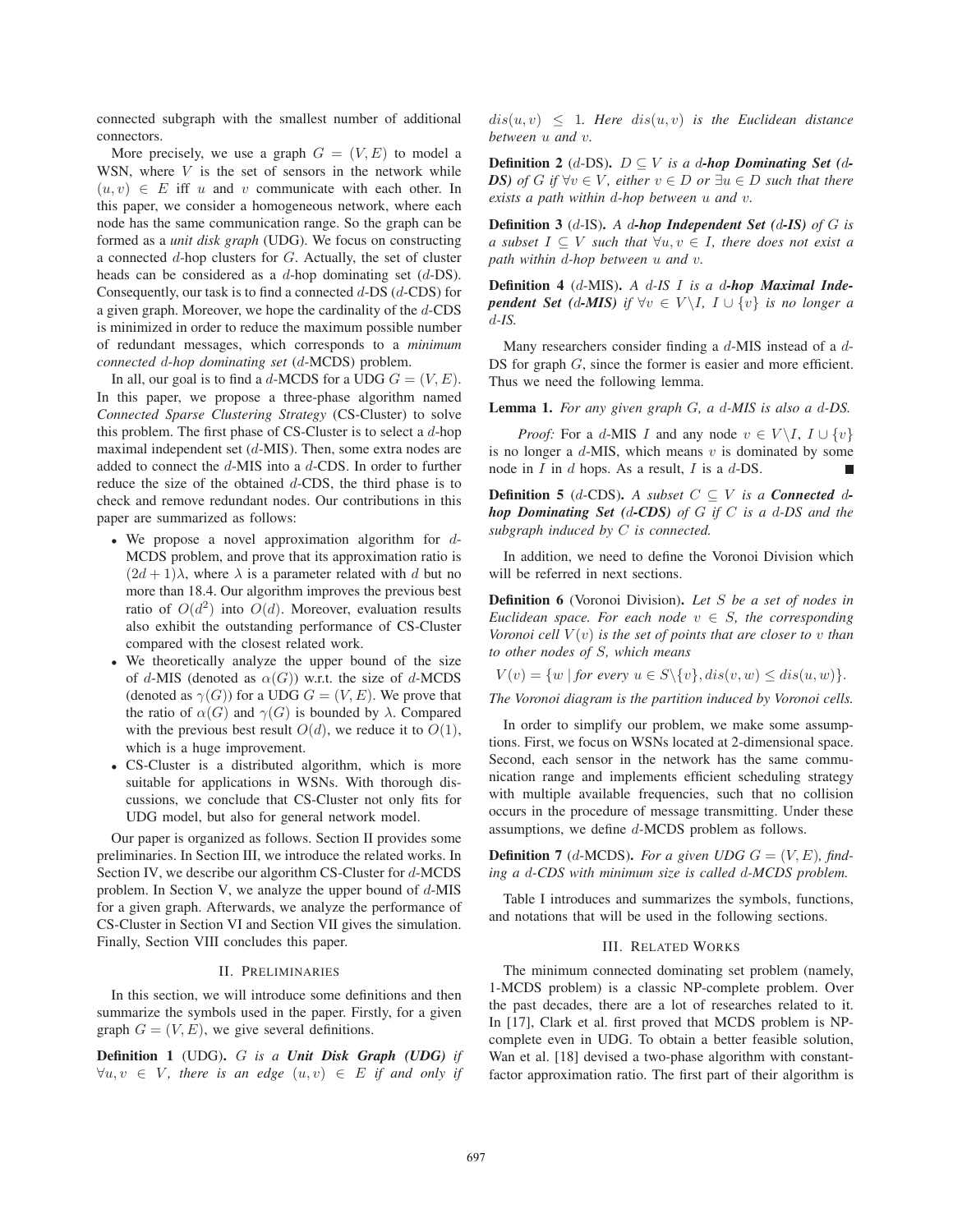TABLE I SYMBOLS, NOTATIONS, AND FUNCTIONS IN THIS PAPER

| <b>Notation</b> | <b>Explanation</b>                                    |
|-----------------|-------------------------------------------------------|
| dis(u, v)       | the Euclidean distance between $u$ and $v$ .          |
| S               | the cardinality of set $S$ .                          |
| $N^r(v)$        | the $r$ -hop neighbor set of $v$ with nodes which are |
|                 | at most $r$ -hop away from $v$ .                      |
| $N^r(S)$        | the $r$ -hop neighbor set of $S$ with nodes which are |
|                 | at most $r$ -hop away from some node in $S$ .         |
| $disk_r(v)$     | the disk with center $v$ and radius $r$ .             |
| $A_r(v)$        | the area of $disk_r(v)$ .                             |
| $A_r(S)$        | the area of $\cup_{v \in S} disk_r(v)$                |
| Area(P)         | the area of geometrical shape $P$ .                   |

to select an MIS. Then, it adds some extra nodes to connect the MIS into a CDS. Later, a lot of related works were done to improve the approximation ratio of this two-phase algorithm [19]–[21]. The ratio of the size of MIS and the size of MCDS in graph  $G$  is crucial to estimate the algorithm's performance. The upper bound of such ratio is also called the theoretical bound to approximation CDS. Up to now, the best result for the theoretical bound is 3.399 by Du et al. [22].

The problem of d-MCDS is an extension of 1-MCDS problem. In 2000, Vuong et al. [23] proved that d-MCDS is NP-complete in general graph by a reduction from 3-SAT problem. Later, Nguyen et al. [24] proved that d-MCDS is NPcomplete even in UDG. A lot of heuristic algorithms were proposed to find a feasible solution of  $d$ -MCDS [25], [26]. However, these algorithms all lacked approximation analysis.

In 2010, Li et al. [27] proposed an approximation algorithm on finding minimum two-connected d-hop dominating set. They gave an approximation ratio of  $O(\log |V|)$ . Later, Gao et al. [28] presented a two-phase distributed algorithm to compute d-CDS in UDG, and they gave a constant-factor approximation ratio of  $O(d^3)$ . Zhang et al. [29] improved the approximation ratio into  $O(d^2)$ . In 2014, Zhu et al. [30] proposed the first constant-factor approximation for d-MCDS in 3-dimensional space.

There are many other related works for the clustering problem. Wang et al. [31] proposed a PTAS to minimize the average hop distance from any nodes to cluster heads in 2D sensor networks without connectivity property. Kim et al. [32] discussed how to find the locations of  $k$  sinks such that the maximum distance from other nodes to sinks is minimized.

#### IV. CS-CLUSTER FOR d-MCDS PROBLEM

In this section, we introduce our algorithm named *Connected Sparse Clustering Strategy* (CS-Cluster) for d-MCDS problem in  $G = (V, E)$ . CS-Cluster consists of three phases. First, we will construct a sparse d-MIS. Second, we will connect the d-MIS into a d-CDS by adding some extra nodes called connectors. Finally, we will remove redundant nodes from the obtained d-CDS to further reduce the size of d-CDS.

## *A. Constructing a* d*-MIS*

According Lemma 1, we can select a  $d$ -MIS as  $d$ -DS for a given graph. And we usually select d-MIS nodes one by one. For example, assume the current  $d$ -IS is  $S$ , then we select a

node from  $V \setminus \bigcup_{v \in S} N^d(v)$  and add it to S. We continue this process until S is a  $d$ -MIS. In literature such as [28]–[30], researchers often restrict that the new node is  $d+1$  hops away from S. However, if we remove such restriction, we can form a sparser d-MIS. An example can be shown in Fig. 1 where  $d = 2$ . If we implement traditional algorithms, we will select nodes  $\{4, 9, 12, 15, 16\}$  with size 5. However, if we ignore such restriction, we can select a set  $\{4, 11, 16\}$  with size 3.



Fig. 1. The input graph of a 2-MCDS problem with 17 nodes.

Based on this observation, we propose an efficient distributed algorithm to select a sparser d-MIS as Alg. 1 shows. The main idea is to select a  $d$ -hop dominator as far as possible to the current  $d$ -IS. This strategy is also helpful to select connectors more flexibly in the next step.

In Alg. 1, we use  $dominatee(u)$  to denote the number of  $u$ 's white neighbors within  $d$  hops in the current round. This algorithm is processed round by round. Obviously, for any white node  $u$ , if  $dominatee(u)$  is the maximum compared with those values of nodes in  $N<sup>d</sup>(u)$ , selecting node u can cover the most white nodes compared with selecting any node in  $N<sup>d</sup>(u)$ . Since Alg. 1 is a distributed algorithm, there may be more than one nodes to be selected in each round. Once a white node is selected and is colored black, it may affect the states of nodes within its  $d$  hops, including the value of  $dominatee(\cdot)$ . Considering that, for any node u, we restrict that only one white node in  $N^{2d}(u)$  is selected in one round.

Besides, we use set  $dominator(u)$  to denote the nodes which can dominate node  $u$ . These variable will be used in later. The pseudo-code of this procedure is presented in Alg. 1.

Algorithm 1: Constructing d-MIS

|                         | In each round, for every white node $v$ in $V$ :<br>1 Compare the value of $dominate(v)$ with $dominate(u)$ ,<br>where $u \in N^{2d}(v)$ . Use node <i>id</i> to break ties in the procedure |  |
|-------------------------|----------------------------------------------------------------------------------------------------------------------------------------------------------------------------------------------|--|
| $\overline{\mathbf{3}}$ | of comparison;<br><b>2</b> if dominateg(v) is the largest then<br>Color $v$ black;                                                                                                           |  |
| $\overline{4}$          | Send message to each node u in $N^d(v)$ , and tell it to add                                                                                                                                 |  |
| 5.                      | v's id to $dominator(u)$ . If u is white, color it grey;<br>Send message to each node $w \in N^{2d}(v)$ , and tell it to<br>check and update the value of $dominatee(w)$ ;                   |  |

Fig. 2 shows the corresponding 2-MIS after processing Alg. 1 for the 2-hop MCDS problem in Fig. 1.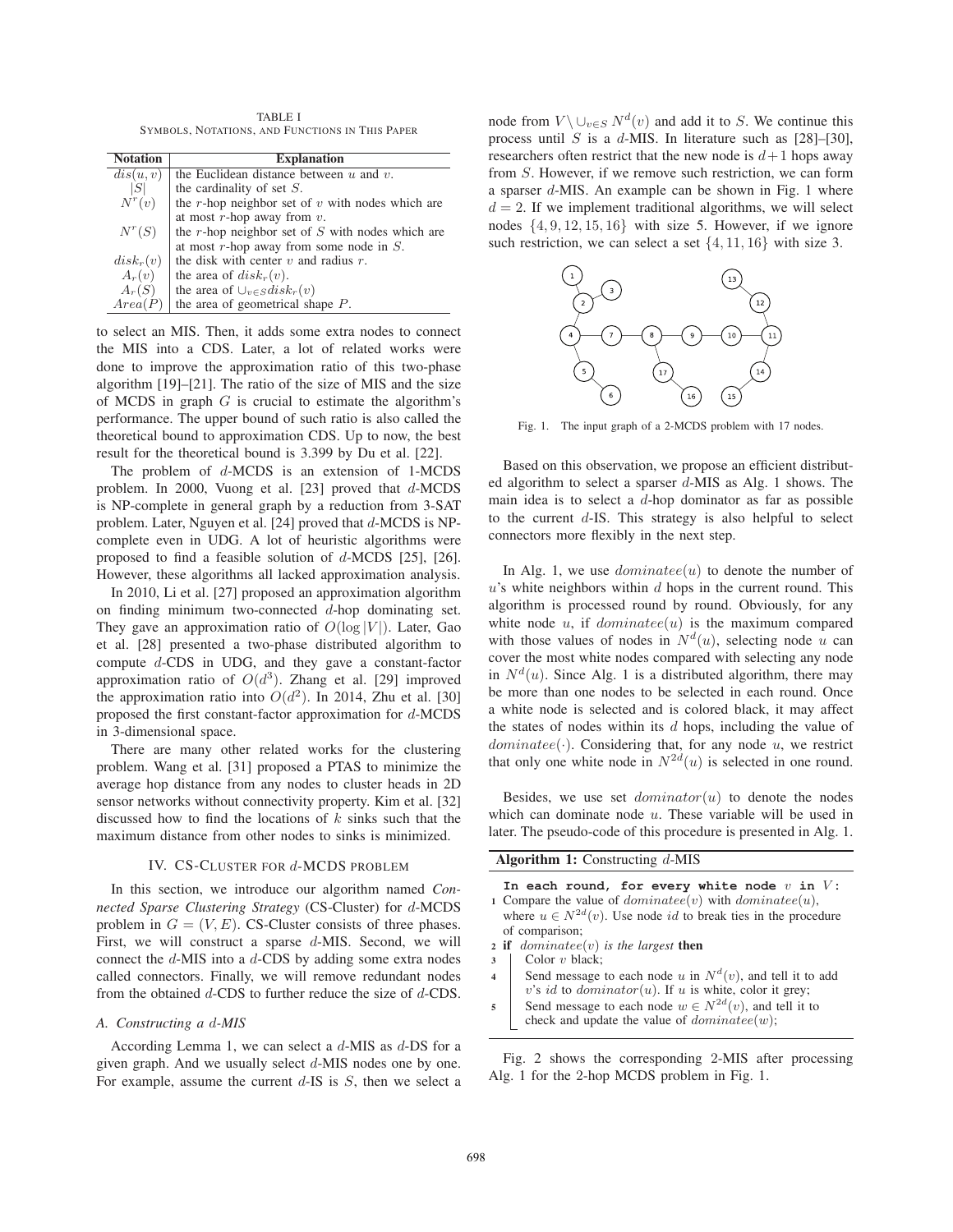

Fig. 2. The result after processing Alg. 1. Initially, dominatee(4) and dominatee(11) are the largest respectively, compared with nodes within their 4-hop neighbors. Thus, we color node 4 and 11 black and all their neighbors within 2 hops {1, 2, 3, 5, 6, 7, 8, 9, 10, 12, 13, 14, 15} grey. In the second round, both of two white nodes (node 16 and node 17) have one white neighbor. We break tie with smaller id, color node 16 black and color node 17 gray. Since there are not more white nodes, Alg. 1 terminates.

#### *B. Connecting a* d*-MIS*

After Alg. 1, we get a  $d$ -MIS and denote it as  $M$ , which is also a  $d$ -DS. In this subsection, we discuss how to connect it into a d-CDS. Before introducing the algorithm, we first introduce some notations and definitions that will be used in this section.

For a given graph  $G = (V, E)$ , any two nodes  $u, v \in V$ are "k-hop connected" to each other if there exists a path in graph G between them and the length of the path is at most k. A subset  $S \subseteq V$  is a "k-hop connected d-hop dominating set" iff:

- $S$  is a d-hop dominating set of graph  $G$ .
- For any vertex  $u \in S$ , there exists at least one vertex  $v \in S$  such that u and v are k-hop connected.

In addition, for a graph  $G = (V, E)$ , a subset  $S \subseteq V$  is a "k-hop connected component" iff:

- For any vertex  $u \in S$ , there exist at least one vertex  $v \in S$ such that  $u$  and  $v$  are  $k$ -hop connected.
- For any other vertex  $v \in V \backslash S$ , there does not exist any vertex  $u \in S$  such that u and v are k-hop connected.

For a vertex subset  $C \subseteq V$ , let  $f_k(C)$  be the number of k-hop connected components of the induced subgraph  $G[C]$ .  $\forall v \in V$ , define

$$
-\Delta_v f_k(C) = f_k(C) - f_k(C \cup \{v\}),
$$

 $-\Delta_v f_k(C) = f_k(C) - f_k(C \cup \{v\}),$ <br>representing the reduced number of k-hop connected components in  $C$  when  $v$  is inserted into  $C$ .

Next, we will start to introduce our algorithm which can connect  $M$  into a  $d$ -CDS. The algorithm in this subsection is processed round by round. In the  $i^{th}$  round, a subset  $C_i$ is selected from  $V \setminus \bigcup_{j \leq i} C_i \cup M$  such that  $\bigcup_{j \leq i} C_j \cup M$  is a  $r(i)$ -hop connected  $\ddot{d}$ -hop dominating set. The definition of  $r(i)$  is:

-  $r(0) = 2d + 1$ ,

$$
\bullet \ \ r(i) = \left\lfloor \frac{r(i-1)+1}{2} \right\rfloor
$$

Obviously, after Alg. 1, M is an  $r(0)$ -hop connected d-<br>hop dominating set which means any two nodes in M are hop dominating set, which means any two nodes in M are  $(2d + 1)$ -hop connected in graph G. When the algorithm in this subsection terminates, we should get a 1-hop connected d-dominating set, namely d-CDS. Alg. 2 depicts the detailed steps.

.

## Algorithm 2: Connecting  $d$ -MIS

```
1 r_0 = 2d + 1;
```

```
In the i^{th} round:
```

```
2 r_i = \lfloor \frac{r_{i-1}+1}{2} \rfloor;
```

```
3 Initialize \overline{componentNum}(v);
```
For every grey node  $v \in V$ :

- 4 Send messages to nodes in  $N^{r_i}(v)$  to compute  $cost(v)$ ;
- 5 After  $cost(v)$  is figured out, inform this value to nodes in  $N^{r_i}(v);$

```
For each iteration in this round:
```
- 6 Compare  $cost(v)$  with elements in *connector* $(u)$  where node u is a black or blue node and  $u \in N^{r_i}(v)$ . Use node id to break ties in the procedure of comparison;
- <sup>7</sup> if cost(v) *is the largest* then
- $\vert$  Color *v* blue;
- 9 Send messages to nodes in  $N<sup>d</sup>(v)$ , inform them to add v's *id* to their *dominator*( $\cdot$ );
- 10 Send messages to nodes in  $N^{r_i}(v)$ , inform them to change *component Num.* ( $\cdot$ ) to be the *id* of node *v*, or to recompute the value of  $cost(\cdot)$ ;

#### **When receiving a message informing to recompute** cost(·)**:**

- 11 Send messages to nodes in  $N^{r_i}(v)$  to compute  $cost(v)$ ;
- 12 After  $cost(v)$  is figured out, inform this value to nodes in  $N^{r_i}(v)$ :

```
For any black or blue node u \in V:
```
**When receiving a message from node** v **to compute** cost(v)**:**

13 Reply with  $componentNum.(u)$  and the hop distance between  $u$  and  $v$ ;

**When receiving a message from node** v

- **informing the value of** cost(v)**:** 14 Store  $cost(v)$  in *connnector(u)*; **When receiving a message from a grey node** v **to compare** cost(v)**:**
- 15 If  $cost(v)$  is the largest among all elements in *connector*(*u*), reply with "YES". Use node id to break ties in the procedure of comparison. Otherwise, reply with "NO"; **When receiving a message from node** v **informing to change** componentNum.(u)**:**
- 16 Change *component Num*. (*u*) as it is required;
- 17 Inform  $u$ 's black and blue neighbors within  $r_i$  hops, not including v, to change their  $componentNum.(\cdot)$  to be  $componentNum.(u);$
- 18 Inform nodes in  $N^{r_i}(u)$  to recompute their  $cost(\cdot);$

To make the size of  $C_i$  as small as possible, we should choose the most efficient nodes that makes  $\bigcup_{j\leq i} C_j \cup M$  be an  $r(i)$ -hop connected d-hop dominating set. An intuitive idea is to iteratively choose nodes that can reduce the most number of  $r(i)$ -hop connected components. In order to make our algorithm more economical, we also add another requirement in this procedure.

To better understand our algorithm, we first assume that each node knows the global information. At the beginning of the  $t^{th}$  iteration of the  $i^{th}$  round,  $C_i$  contains  $t - 1$ <br>nodes Assume  $C = 1 - C + M$  For a node v in  $V \setminus C$ nodes. Assume  $C = \bigcup_{j \leq i} C_i \cup M$ . For a node v in  $V \backslash C$ ,<br>it reduces the number of  $r(i)$ -hon connected components by it reduces the number of  $r(i)$ -hop connected components by  $-\Delta_v f_{r(i)}(C)$ . Consequently, there exist  $-\Delta_v f_{r(i)}(C)$  shortest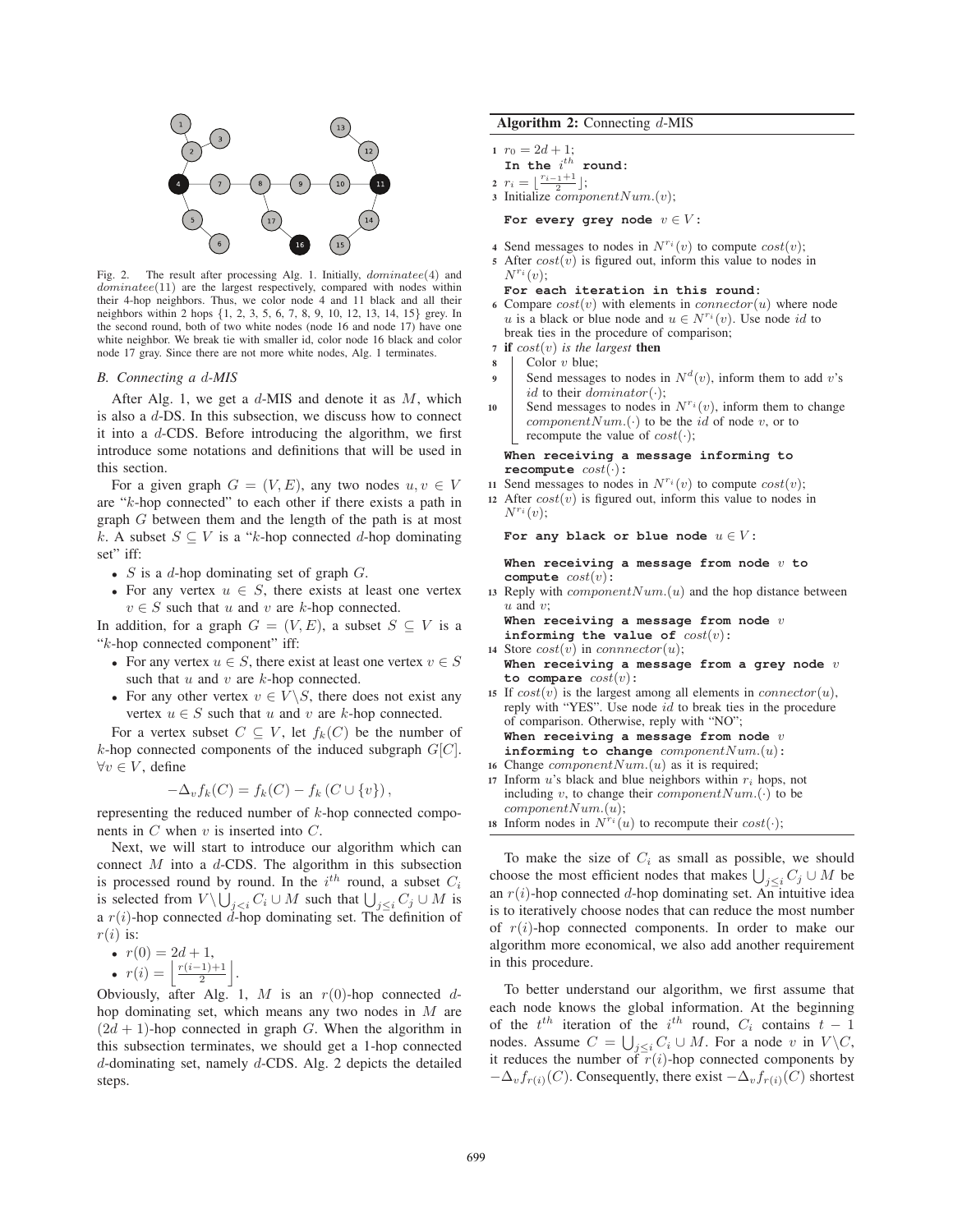paths that connect node v to those  $-\Delta_v f_{r(i)}(C)$  components respectively. We use  $no.(v)$  to denote the total number of nodes in those shortest pathes except two end points (but includes v). Moreover, we use  $cost(v)$  to denote the cost of v under the current state and its definition is as follows.

$$
cost(v) = \frac{-\Delta_v f_r(C \cup C_i)}{no(v)}.
$$
  
In every iteration, we select the node with the largest cost. Note

that the additional requirement of  $cost(v)$  is much crucial to guarantee and improve the performance of our algorithm.

Since our algorithm here is a distributed algorithm, each node run the algorithm locally. As a consequence, in each iteration of some round, there may be more than one node to be selected. Besides, once a node is selected, its state, such as its color, will changed. Such change will further affect states of its neighbors. Hence, nodes selected in a same iteration of some round may cause collisions. In order to avoid that, we need to do more than the simpler case above. First, each node has a local variable  $componentNum.(\cdot)$ , which records the component the node belongs to. The component here is actually  $r_i$ -hop connected component. Initially, at the beginning of each round in Alg. 2, for any node  $u$ , the value of  $componentNum.(u)$  equals to the *id* of node u. Then, each node informs its value of  $componentNum.(\cdot)$  within  $r_i$ hops. For any two nodes  $u, v$ , which are within  $r_i$  hops to each other, their *componentNum*. $(\cdot)$  are set to be the smaller *id* of them.

Before the first iteration of the  $i^{th}$  round, for each grey node v, node v sends messages to nodes in  $N^{r_i}(v)$  to compute  $cost(v)$ . Once a black or blue node receives such a message, it replies that with its value of  $componentNum.(\cdot)$  and the hop distance between itself and the sender of such message. With these information, node  $v$  can figure out  $cost(v)$ . Then v broadcasts  $cost(v)$  to nodes in  $N^{r_i}(v)$ . All black and blue nodes in  $N^{r_i}(v)$  store  $cost(v)$  in their local variables  $connector(\cdot)$ .

In each iteration of the  $i^{th}$  round, each grey node v compares  $cost(v)$  with elements in *connector* $(w)$  where w is a black or blue node and  $w \in N^{r_i}(v)$ . If  $cost(v)$  is the largest, v is selected as a connector and colored blue. Once a node  $v$  is selected as a connector, all the black and blue nodes in  $N^{r_i}(v)$  set their *component Num*. (.) to be the *id* of node  $v$ . Of course, once a black or blue node  $u$  changes the value of *componentNum.* $(u)$ , it informs all those nodes whose  $componentNum.(\cdot)$  are the same with  $componentNum.(\nu)$ to set their  $componentNum.(\cdot)$  as  $componentNum.(\nu)$ . Besides, the new component informs its all grey neighbors within  $r_i$  hops to update their  $cost(\cdot)$  and further update some values of *connector* $(\cdot)$ .

An example of Alg. 2 is shown in Fig. 3.

Next, we prove the correctness of Alg. 2. Initially, the input M is a d-MIS, so  $f_{d+1}(M) = |M|$  and  $f_{2d+1}(M) \leq |M|$ . According to the definition of  $d$ -MIS, the nodes in  $d$ -MIS can be ordered in a way such that each node is at most  $(2d+1)$ -hop away from one of its predecessors. We call such a property as



Fig. 3. The result after processing Alg. 2. At the beginning of the first round, there are three 3-hop connected components ({4}, {11}, {16}). We should 3-hop connect these three components into one. At this time, the values of nodes 7, 8, 9, 17 are 1/3, 2/5, 2/5, 1/3 respectively, while all other grey nodes have value 0. Since node 8 has smaller id than node 9, we color node 8 blue. Now the 3-hop connected component is only {4, 8, 11, 16}, and thus the first round terminates. Next, in the second round there are two 2-hop connected components  $({4, 8, 16}, {11})$ . At this time nodes 9, 10 have the same value of 1/2 while other grey nodes have value 0. Similarly we color node 9 blue and terminate the second round. When the third round starts, there are four 1-hop connected components ({4}, {8, 9}, {11}, {16}), while nodes 7, 17, 10 have the same value of 1 and other grey nodes have value 0. Thus, we select node 7 in the first iteration of this round. Then, select 10 in the second iteration, and 17 in the third iteration. After that, Round 3 terminates. At this time  $r = 1$ . Consequently, Alg. 2 completes its task.

" $(2d + 1)$ -hop connection property". Hence, easy to see that  $f_{2d+1}(M)=1$ . Actually we have Lemma 2 as follows.

Lemma 2. *For any subset* S*, it has* k*-hop connection property if and only if*  $f_k(S)=1$ .

*Proof:* It is clear that S has k-hop connection property if and only if the subgraph induced by  $S$  is  $k$ -hop connected, which is true when  $f_k(S)=1$ .

**Lemma 3.** In Alg. 2, the i<sup>th</sup> round will terminate when  $f_{r(i)}(\bigcup_{j\leq i} C_j \cup M) = 1.$ 

*Proof:* When  $i = 0$ , Lemma 3 holds obviously as we have shown above. Assume Lemma 3 holds for the  $i^{th}$  round where  $i \leq 0$ , we show that it also holds for the  $(i + 1)^{th}$  round.

Obviously, the  $(i + 1)^{th}$  round starts with  $f_{r(i)}(\bigcup_{j \leq i} C_j \cup (-1, 1))$  $M$ ) = 1. In this round, we need to connect all those  $r(i + 1)$ hop connected components into only one  $r(i+1)$ -hop connected component. It is clear that as long as  $f_{r(i+1)}(\bigcup_{j \leq i+1} C_j \cup M) > 1$  there must exist more than one  $r(i+1)$ -bon connected  $M$ ) > 1, there must exist more than one  $r(i+1)$ -hop connected components. And these  $r(i+1)$ -hop connected components are r(i)-hop connected because the set  $\bigcup_{j\leq i} C_j \cup M$  has the r(i)-<br>hop connection property. Thus, there must exist two r(i+1)hop connection property. Thus, there must exist two  $r(i + 1)$ hop connected components which are  $r(i)$ -hop connected, and a path of length at most  $r(i)$  exists between them. The middle node in this path is at most  $\lfloor \frac{r(i)+1}{2} \rfloor = r(i+1)$  away from<br>these two components. So it can connect these components these two components. So it can connect these components into one. Thus, at each iteration in the  $(i + 1)^{th}$  round, the algorithm can always find a satiable node that can reduce the number of  $r(i + 1)$ -hop connected components by at least 1. Therefore, Alg. 2 will continually execute until the round reaches the final state  $f_{r(i+1)}(\bigcup_{j\leq i+1} C_j \cup M)=1$ . Then Lemma 3 holds.

## Theorem 1. *Alg. 2 connects a* d*-MIS into a* d*-CDS.*

*Proof:* According to Lemma 3, Alg. 2 ends up at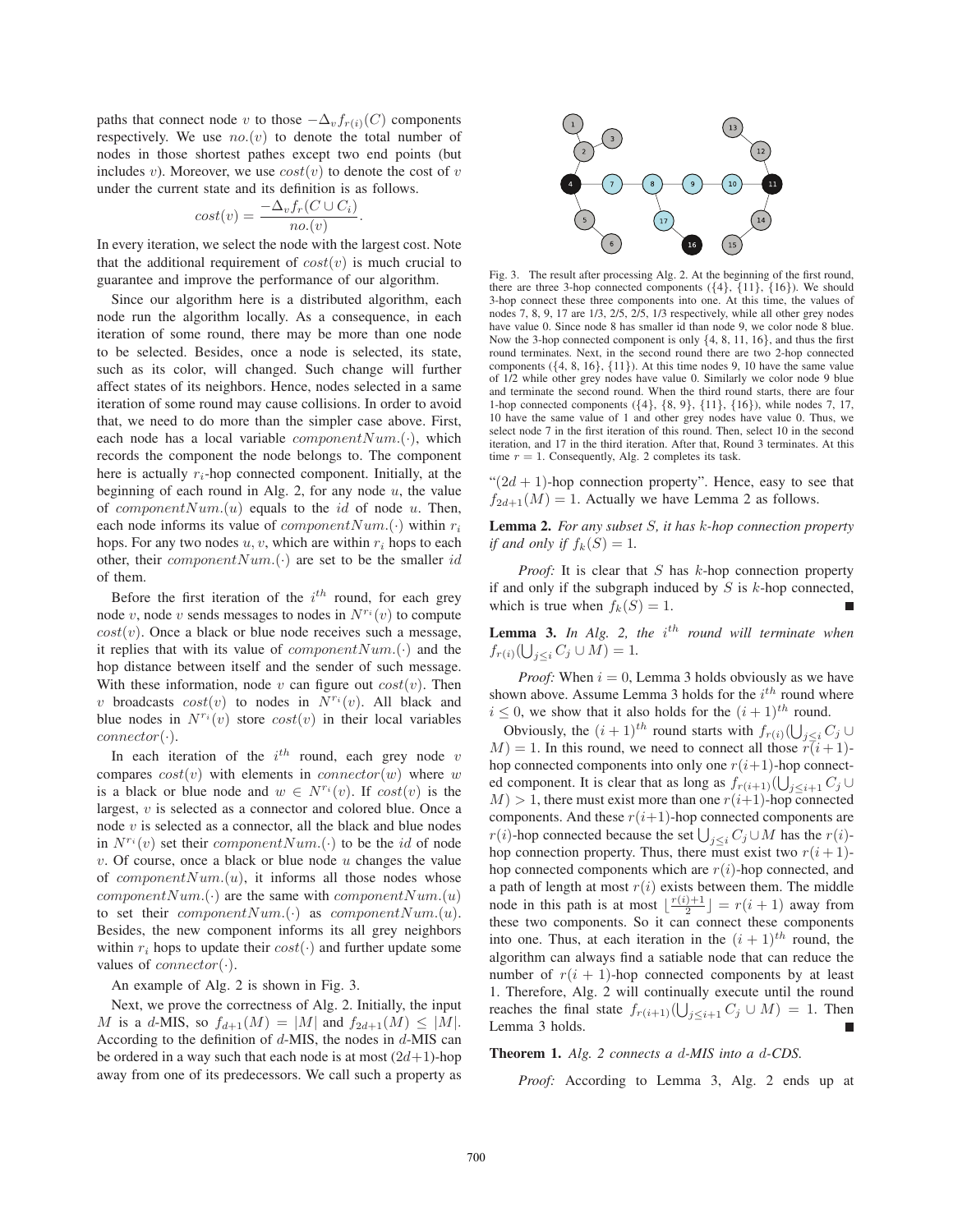$f_1(\bigcup_j C_j \cup M) = 1$ , which means the subgraph induced by<br> $\bigcup_{j=1}^n C_j \cup M$  is connected. On the other side, set M alone can  $\bigcup_{j} C'_j \cup M$  is connected. On the other side, set M alone can dominate V. Thus,  $\bigcup_i C_j \cup M$  is a d-CDS.

## *C. Removing the Redundant Nodes*

After the first two phases, we can obtain a  $d$ -CDS for a given graph and denote it as C. However, there may exist a number of redundant nodes. A node  $v$  in  $d$ -CDS is redundant iff:

- Every node that  $v$  dominates have at least one alternative dominator.
- The subgraph induced by  $C \{v\}$  is connected.

The second requirement above can be analyzed in details. For any node  $v \in C$ , there exist two situations to discuss. First, in the subgraph  $G[C]$  induced by C, if v is a leaf node, namely v's degree in  $G[C]$  is one, then removing v has no effects on the connectivity of the subgraph  $G[C-\{v\}]$  induced by  $C - \{v\}$ . Secondly, if v is connected by more than one connectors, namely v's degree in  $G[C]$  is more than 1, then the subgraph  $G[C - \{v\}]$  is connected only when these connectors are connected.

Based on this, we can further reduce the size of  $d$ -CDS by Alg. 3. Obviously, for Alg. 3, the most important work is to decide whether a black node in  $C$  is redundant. According to the analysis above, we can determine that by checking the corresponding two requirements.

To check the first requirement, for any black node  $v, v$  sends messages to its grey neighbors within d hops and asks whether they have alternative dominators. Once a grey node  $u$  receives such a message, it will check its local variable  $dominator(u)$ which stores *ids* of nodes that can dominate  $u$  in  $d$  hops. If  $dominator(u)$  contains the *id* of the sender of the message,  $u$  sends a positive reply. Otherwise,  $u$  sends a negative reply.

Next, we discuss how to valid the second requirement. Since  $C$  is already a connected set, all nodes in  $C$  have the same value of  $componentNum.(\cdot)$ . And we call the corresponding component as the final component. For any black  $v, v$  sends messages to its black and blue neighbors in  $N^1(v)$  and asks whether they can connect the final component by some alternative nodes. Once another black or blue node u receives such a message, it will check whether u's black or blue neighbors in  $N^1(d)$  have the same value of *component Num.*(u). If there exists at least one such neighbor u sends a positive reply exists at least one such neighbor, u sends a positive reply. Otherwise, it sends a negative reply.

The pseudo-code of this pruning algorithm is presented in Alg. 3.

Fig. 4 is an example to illustrate the performance of Alg. 3 after processing Alg. 1 and Alg. 2 for Fig. 1.

#### V. AN UPPER BOUND OF  $d$ -MIS SIZE FOR A UDG  $G$

To analyze the performance of CS-Cluster, we need to firstly discuss the upper bound of d-MIS size for a given graph. Given a UDG  $G = (V, E)$ , let  $\alpha(G)$  denote the size of d-MIS in G and  $\gamma(G)$  the size of d-MCDS in G. Since the ratio of  $\alpha(G)$  and  $\gamma(G)$  is crucial to estimate the performance of our Algorithm 3: Removing Redundant Dominators

- **In each round, for every black node** v**:**
- 1 v sends requests to grey nodes in  $N<sup>d</sup>(v)$  and asks whether they have some alternative dominators;
- 2 v sends requests to black and blue nodes in  $N^1(v)$  and asks whether they can connect to the final component by some alternative nodes;
- <sup>3</sup> If all the replies are positive, it decides that it is redundant;
- <sup>4</sup> if v *is redundant* then
- $5 \mid$  Color v as grev:
- <sup>6</sup> foreach u *in* v*'s 1-hop blue neighbor set* do
- if u connects to only one blue or black node then  $\left| \right|$  | Color u as black;

9 | Update the local information for nodes in  $N<sup>d</sup>(v)$ ;



Fig. 4. The result after processing Alg. 3. In the first iteration, there are three black nodes, nodes 4, 11, 16. By checking, we find every node dominated by node 16 has alternative dominators (themselves). Besides, node 16 is connected to only one blue node (node 17). Thus, node 16 is redundant. Remove it from C and color it grey. Moreover, the degree of node 17 in  $G[C]$  at this time is one. Thus, color node 17 black. In the second iteration, we have three black nodes, nodes 4, 17, 11. Similarly, we find that node 17 is redundant and remove it. Since the blue neighbor of node 17 is node 8 and the degree of node 8 is not 1, we do not change the color of node 8. Consequently, we have two black nodes, nodes 4, 11. By checking, neither of them is redundant. Thus, Alg. 3 terminates.

algorithm, in this section we will discuss the upper bound of this ratio from two perspectives.

#### *A. Voronoi Division and Euler's Formula*

Assume that the  $d$ -MCDS of  $G$  is  $M$  and the  $d$ -MIS with maximum size is I. Obviously for any two nodes  $u, v \in I$ , the Euclidean distance between them is greater than 1. Thus,  $disk_{0.5}(u)$  and  $disk_{0.5}(v)$  do not intersect with each other. Moreover, for any node  $u \in I$ ,  $disk_{0.5}(u)$  can be completely contained in  $\bigcup_{v \in M} dist_{(d+0.5)}(v)$ . Then the value of  $\alpha(G)$ <br>should be less than  $A_{(1,1,2,2)}(M)/A_{(2,2)}(v)$ . It is easy to figure should be less than  $A_{(d+0.5)}(M)/A_{0.5}(v)$ . It is easy to figure out that

where

$$
A_{d+0.5}(M) \le \pi (d + \frac{1}{2})^2 + (\gamma(G) - 1)\Delta S \tag{1}
$$

$$
\Delta S = (\pi - 2\theta)(d + \frac{1}{2})^2 + (d + \frac{1}{2})\sin \theta,
$$

$$
\theta = \arccos\left(\frac{1}{2d + 1}\right).
$$

Consequently, we can get an upper bound of  $\alpha(G)$ . However, this upper bound is a very rough result and we can improve it by Voronoi Division.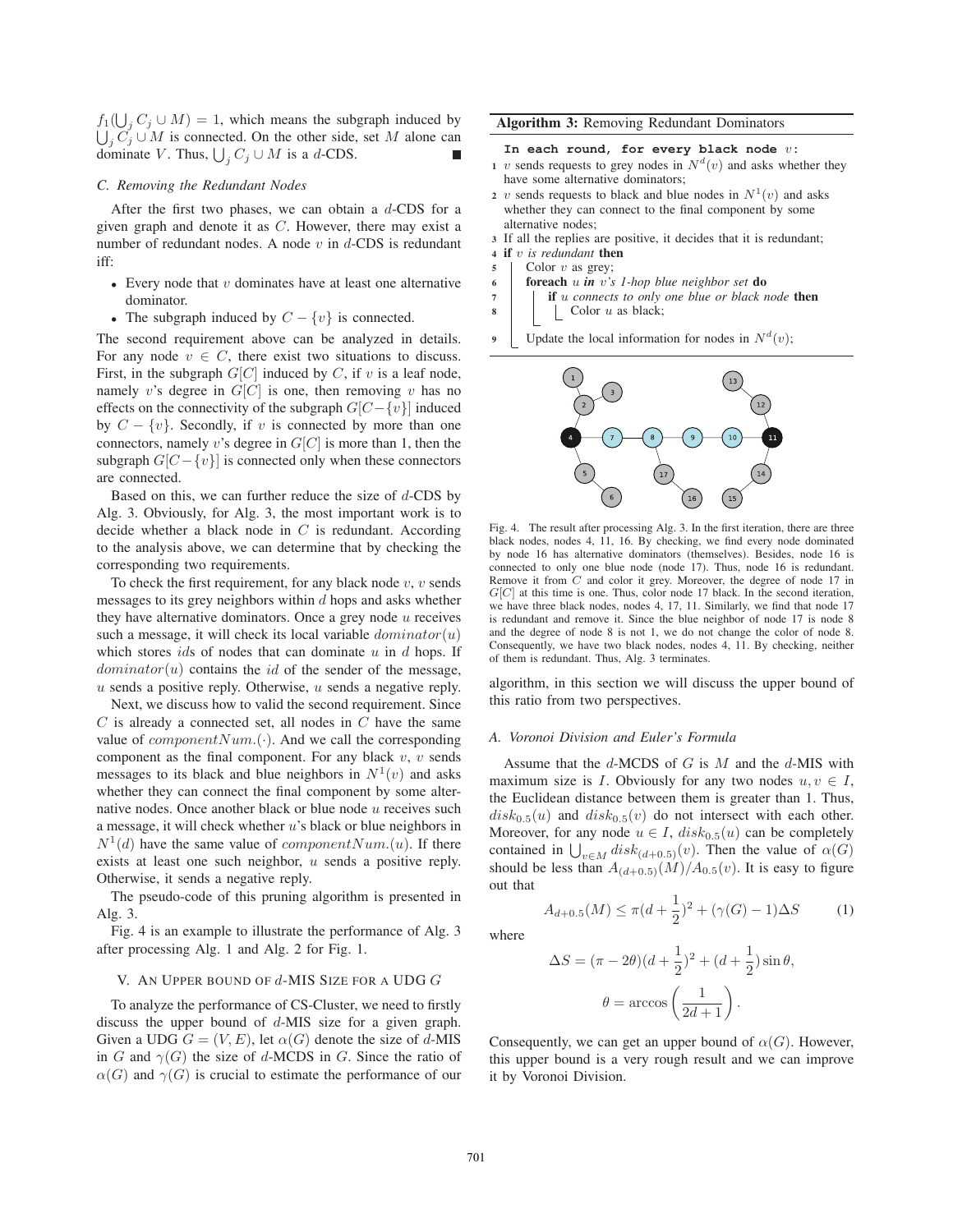With Voronoi Division, we can partition the region  $A_{d+0.5}(M)$  into Voronoi cells. For any node u in I, there is a corresponding Voronoi cell  $V(u)$  which contains  $disk_{0.5}(u)$ . There are two types of Voronoi cells. If a cell does not contain any boundary point of  $A_{d+0.5}(M)$ , then we call it nonboundary Voronoi cell. Otherwise, it is a boundary Voronoi cell. For any non-boundary Voronoi cell, it is a polygon. Let  $s_k$  denote the minimum area of Voronoi cell with  $k$  edges. For those boundary Voronoi cells, we also consider them as a special kind of polygons and let  $s'_{k}$  denote the minimum area of boundary Voronoi cell with  $k$  edges. Next, we will first calculate the values of  $s_k$  and  $s'_k$ .

Gao et al. [20] has proved that, if a non-boundary Voronoi cell  $V(u)$  has k edges and  $k \leq 6$ , then the regular polygon with k edges which is inscribed with  $disk_{0.5}(u)$  has the smallest area. Let  $P_k$  be such kind of polygon. If  $V(u)$  is a boundary Voronoi cell with  $k$  edges, under two conditions  $V(u)$  could have the minimum area. The first condition is when boundary arc cut off one edge of  $P_k$  as Fig. 5 shows, and we name it as  $E<sub>k</sub>$ . The second condition is when boundary arc cut off one angle of  $P_k$  as Fig. 5 shows, and we name it as  $A_{k+1}$ .



Fig. 5. An example to show the conditions of non-boundary Voronoi cells and boundary Voronoi cells having the minimum area when  $k = 6$ .

Since  $V(u)$  with 6 adjacent neighbors is the densest situation if any two small disks does not intersect with each other, any non-boundary Voronoi cell  $V(u)$  with more than 6 edges cannot be inscribed with  $disk_{0.5}(u)$  any more. Thus, the areas of that kind of Voronoi cells are greater than  $s<sub>6</sub>$ . Consequently, we can conclude that  $s_i \geq s_6$  for  $i \geq 7$ . Similarly, for  $i \geq 7$ , the area of  $E_i$  is greater than the area of  $E_6$ . And the area of  $A_i$  is greater than the area of  $A_7$  for  $i \geq 8$ .

Since non-boundary Voronoi cells have nothing to do with the boundary arc of  $A_{d+0.5}(M)$ , then the value of  $s_k$  also has nothing to do with d. It is not difficult to figure out that the area of  $P_k$  is  $\frac{k}{4} \tan(\frac{\pi}{k})$  for  $3 \le k \le 6$ . And the results are as follows:  $s_3 \geq s_4 \geq s_5 \geq s_6 \leq s_7 \leq s_8 \dots$  and  $s_3 = 1.299, s_4 = 1, s_5 = 0.9082, s_6 = 0.8661.$ 

With mathematic deduction, we can figure out the values of  $Area(A_k)$  and  $Area(E_k)$  and the results are as follows:

$$
Area(A_k) = \frac{k-1}{4} \tan(\frac{\pi}{k-1}) -
$$

$$
\left(\frac{\sin \phi}{2} + \frac{\sin^2(\phi/2)}{\tan(\theta/2)} - \frac{\phi}{2}\right) (d + \frac{1}{2})^2 \quad (2)
$$

$$
Area(E_k) = \frac{k}{4} \tan\left(\frac{\pi}{k}\right) - \left(\sin\phi - \phi + \frac{\sin^2\frac{\phi}{2}}{\tan\frac{\theta}{2}(d+\frac{1}{2})}\right)(d+\frac{1}{2})^2
$$
 (3)

According to Eqn. (2) and Eqn. (3), by numerical methods, we can conclude that  $s'_i = \text{Area}(E_i)$  for  $3 \leq i \leq 6$  and  $s'_i = \text{Area}(A_i)$ . Moreover  $s'_7 = Area(A_7)$ . Moreover,

$$
s_3' \geq s_4' \geq s_5' \geq s_6' \geq s_7' \leq s_8' \dots
$$

Specially, when applying  $d = 1$  to Eqn. (2) and Eqn. (3), we can get the corresponding values of  $s'_{k}$  and we denote them as  $s'_{k1}$ . The results are as follows.

$$
s'_{31} = 1.1781
$$
,  $s'_{41} = 0.9717$ ,  $s'_{51} = 0.8968$ ,  
 $s'_{61} = 0.8601$ ,  $s'_{71} = 0.8550$ .

 $s_{61}^{\prime} = 0.8601$ ,  $s_{71}^{\prime} = 0.8550$ .<br>On the other side, we observe that the curvature of those boundary arcs in Fig. 5 will decrease with the increasing of d. Thus, the area that is cut off by boundary arc from original regular polygon will also decrease. Consequently, the values of  $Area(E_i)$  and  $Area(A_i)$  increase with the increasing of d. Therefore, we have  $s'_k \geq s'_{k1}$  for  $3 \leq k \leq 7$ .

Next, with Euler's formula we can obtain a better upper bound for  $\alpha(G)$  just as what Du et al. did in [22]. Let m and n respectively be the number of edges and vertices in the Voronoi diagram. Let  $f_i$  and  $f'_i$  be the the number of nonboundary Voronoi cells with  $i$  edges and boundary Voronoi cells with  $i$  edges respectively. By Euler's formula, we have

$$
1 + \sum_{i=1}^{\infty} (f_i + f'_i) + n = m + 2.
$$

Considering the degree of each vertex in Voronoi diagram is at least 3, we have  $3n \leq 2m$ . Then we have

$$
\sum_{i=3}^{\infty} (f_i + f'_i) \ge 1 + \frac{m}{3}.
$$
 (4)

It is clear that each boundary Voronoi cell has at least one edge which is on the boundary of  $A_{d+0.5}(M)$ . Let  $f_{out}$  denote the total number of those edges in the Voronoi diagram. Then

$$
2m = f_{out} + \sum_{i=3}^{\infty} i(f_i + f'_i)
$$
  
\n
$$
\geq \sum_{i=3}^{\infty} (if_i + (i+1)f'_i).
$$
 (5)

Combining Inequalities (4) and (5), we have

$$
\sum_{i=3}^{\infty} (6-i) f_i + (5-i) f'_i \ge 6.
$$

Considering 
$$
\sum_{i=3}^{\infty} (s_i f_i + s'_i f'_i) \leq A_{d+0.5}(M)
$$
, we have  
\n
$$
\sum_{i=3}^{\infty} ((s_i - (s_6 - s'_7)(6 - i)) f_i + (s'_i - (s_6 - s'_7)(5 - i)) f'_i
$$
\n
$$
\leq A_{d+0.5}(M) - 6(s_6 - s'_7).
$$
\nNoting that  $s_6 > s'_6$ , for  $i \geq 7$ , we have

 $s_i - (s_6 - s'_7)(6 - i) \ge s_i \ge s_6$ 

and

$$
s'_i - (s_6 - s'_7)(5 - i) \ge s'_7 + 2(s_6 - s'_7) \ge s_6.
$$
  
For  $3 \le i \le 6$ , we can verify that

$$
s_i - (s_6 - s'_7)(6 - i) \ge s_i - (s_6 - s'_{71})(6 - i) \ge s_6,
$$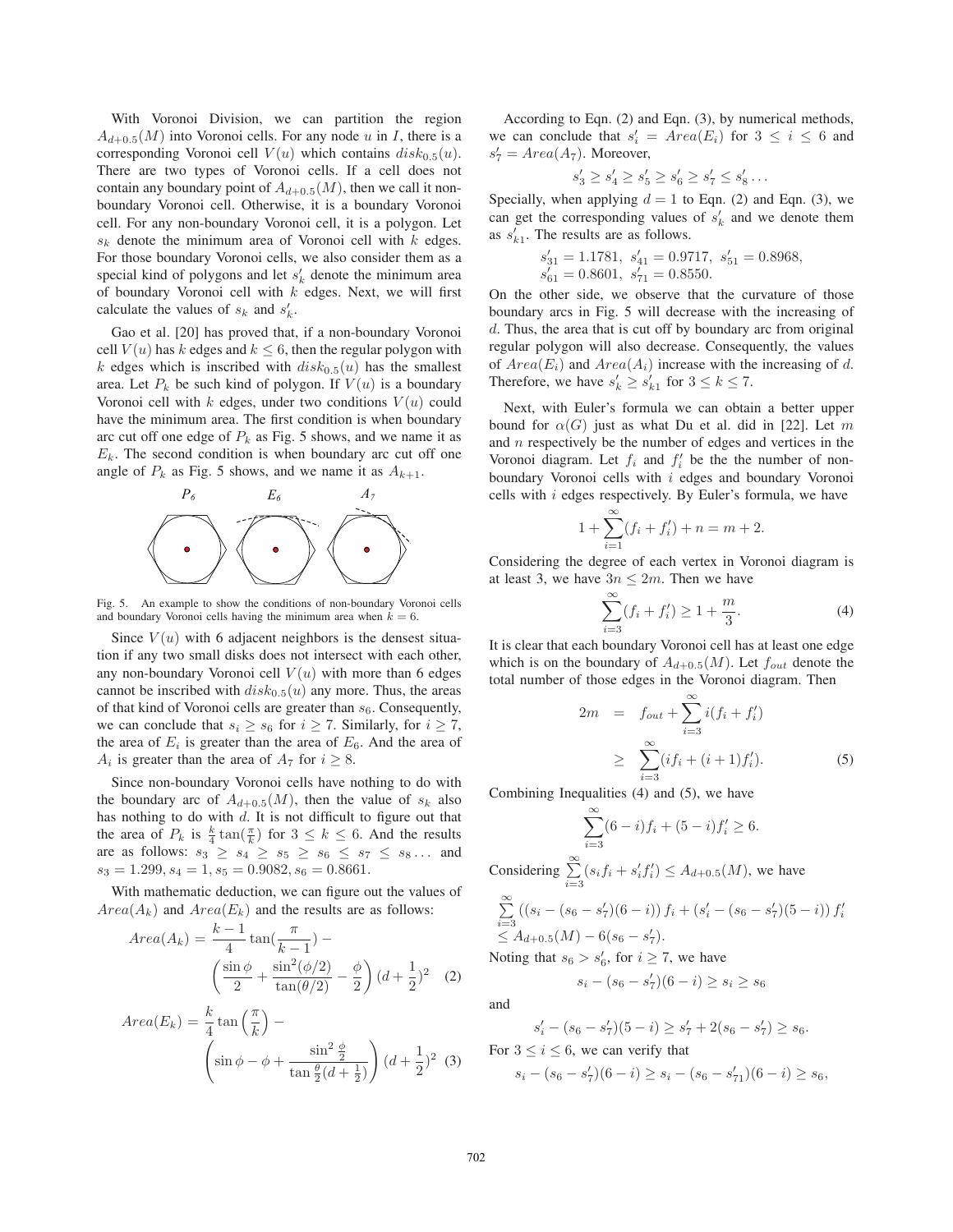and

$$
s'_{i} - (s_{6} - s'_{7})(5 - i) \geq s'_{i1} - (s_{6} - s'_{71}) \geq s_{6}.
$$

Then,

$$
\alpha(G) = \sum_{i=3}^{\infty} (f_i + f'_i) \le \frac{A_{d+0.5}(M) - 6(s_6 - s'_7)}{s_6}
$$

When  $d \to \infty$ , we have  $s_6 - s'_7 \to \frac{7\sqrt{3}}{12} - 1$ . Hence,

$$
\alpha(G) \le \frac{A_{d+0.5}(M)}{\frac{\sqrt{3}}{2}} - 0.0718\tag{6}
$$

## *B. A New Upper Bound*

Up to now, actually we did not make full use of the property of d-MIS. What we used for our analysis in Sec. V-A is just that for any two nodes in  $d$ -MIS, their Euclidean distance is greater than 1. In this subsection, we will analyze the properties of d-MIS more specifically so that we can get a better upper bound for  $\alpha(G)$ .

In [29], Zhang et al. proposed a novel idea to analyze the upper bound of  $\alpha(G)$ . And they gave  $\alpha(G) \leq \beta \gamma(G)$ , where  $\beta$  refers to how many independent nodes can be contained in  $N<sup>d</sup>(u)$  for any node u. The expression of  $\beta$  is

$$
\beta = \begin{cases}\n5, & \text{if } d = 1, \\
21, & \text{if } d = 2, \\
5 + \frac{4d(d+1)}{\lceil \frac{1}{2} \lfloor \frac{d-1}{2} \rfloor \rceil}, & \text{if } d \ge 3.\n\end{cases}
$$
\nIt improved the previous upper bound

This result improved the previous upper bound from  $O(d^2)$  in-<br>to  $O(d)$ . Nevertheless, this result can still be greatly improved to  $O(d)$ . Nevertheless, this result can still be greatly improved and we will show it as follows.

We divide the whole  $d$ -hop independent nodes  $I$  into two classes. They are

$$
A = N^{\lceil d/2 \rceil}(M) \cap I = \{u_1, u_2, \dots, u_t\},\
$$

and

$$
B = N^{d}(M) \backslash N^{\lceil d/2 \rceil}(M) \cap I = \{v_1, v_2, \dots, v_s\}.
$$

For the first class, we are to show that  $t \leq 3.399\gamma(G) + 4.874$ .<br>For  $1 \leq i \leq t$  denote the shortest path from  $u_i$  to M

For  $1 \leq i \leq t$ , denote the shortest path from  $u_i$  to M as  $P_i$  and let  $w_i$  be the last node on  $P_i$  before reaching M. Because  $N^1(M)$  contains at most  $3.399\gamma(G) + 4.874$  1-hop independent nodes [22], if  $t > 3.399\gamma(G) + 4.874$ , we could always choose two nodes  $u_i$  and  $u_j$  such that  $w_i$  and  $w_j$  are adjacent. Then,  $u_i P_i w_i w_j \overline{P_j} u_j$  is a path from  $u_i$  to  $u_j$  with length of at most  $2([d/2]-1)+1 \leq d$ , which contradicts that u<sub>i</sub> and u<sub>j</sub> are d-hop independent. Here,  $\overline{P_j}$  is the reverse of  $P_j$ .

Next, we discuss the rest of d-hop independent nodes in  $I$ . For  $1 \le i \le s$ , denote the shortest path from  $v_i$  to M as  $Q_i$ and let  $S_i$  be the set of nodes which are in  $N^{\lfloor (d-1)/2 \rfloor}(v_i) \cap Q_i$ .<br>Obviously for each  $Q_i$  its length is at least  $\lceil \frac{d}{2} + 1 \rceil$  Consider Obviously, for each  $Q_i$ , its length is at least  $\lceil \frac{d}{2} + 1 \rceil$ . Consider any two nodes  $v_i, v_j \in R$ . We are to show that any node any two nodes  $v_i, v_j \in B$ . We are to show that any node in  $S_i$  is not adjacent to any node in  $S_i$ . Suppose there are two nodes  $w \in S_i$ ,  $z \in S_j$  and w is adjacent to z. Then, there exists a path from  $v_i$  to  $v_j$  which contains w and z, and the length of this path is at most  $2|(d-1)/2| + 1 \leq d$ , which contradicts that  $v_i$  and  $v_j$  are d-hop independent. Hence,  $A_{0.5}(S_i)$  does not intersect with  $A_{0.5}(S_j)$ . Since  $Q_i$  is the shortest path from  $v_i$  to  $M$ , any node in  $Q_i$  is not adjacent to its second successor. Thus,  $S_i$  contains at least  $\lceil \frac{1}{2} \lfloor (d-1)/2 \rfloor \rceil$ disjointed nodes which also means they are 1-hop independent. That is to say, one  $d$ -hop independent node corresponds to  $\lceil \frac{1}{2} \lfloor (d-1)/2 \rfloor \rceil$  1-hop independent nodes. Moreover, for any node  $w \in S$ , the hop distance from w to M is greater than node  $w \in S_i$ , the hop distance from w to M is greater than  $\lceil d/2+1\rceil-|(d-1)/2|\geq 1$ , which means w is not in  $A_{0.5}(M)$ . According to the result in Sec. V-A, we have

$$
s \le \frac{\frac{A_{d+0.5}(M) - A_{0.5}(M)}{\sqrt{3}/2} - 0.0718}{\lceil \frac{1}{2} \lfloor \frac{d-1}{2} \rfloor \rceil}.
$$

Combining the Inequality (1) and  $A_{0.5}(M) \ge \pi/4$ , we have

$$
s \le \frac{\pi (d+\frac{1}{2})^2 + (\gamma(G)-1)\Delta S - 0.8572}{\frac{\sqrt{3}}{2} \lceil \frac{1}{2} \lfloor \frac{d-1}{2} \rfloor \rceil}.
$$
  
Consequently, we obtain a new upper bound as follows:

$$
\alpha(G) \leq \begin{cases}\n\frac{\pi (d + \frac{1}{2})^2 + (\gamma(G) - 1)\Delta S}{\frac{\sqrt{3}}{2}} - 0.0718, \\
\text{if } d \leq 2, \\
\frac{\pi (d + \frac{1}{2})^2 + (\gamma(G) - 1)\Delta S - 0.8572}{\frac{\sqrt{3}}{2} \left[\frac{1}{2} \left[\frac{d - 1}{2}\right]\right]} \\
+ 3.399\gamma(G) + 4.874, \\
\text{if } d \geq 3.\n\end{cases} (7)
$$

Let  $\lambda$  be the ratio of  $\alpha(G)$  and  $\gamma(G)$ . Then, we have

$$
\lambda = \begin{cases}\n\frac{\Delta S}{\sqrt{3}/2}, & \text{if } d \le 2, \\
\frac{\Delta S}{\sqrt{3} \lceil \frac{1}{2} \lfloor \frac{d-1}{2} \rfloor \rceil} + 3.399, & \text{if } d \ge 3.\n\end{cases}
$$
\n(8)

With numerical method, we can conclude that the value of  $\lambda$  is maximum when  $d = 6$  and is equal to 18.4. Moreover, when  $d \to \infty$ ,  $\lambda \to 12.6366$ . Therefore, for arbitrary value of d, the value of  $\lambda$  is no more than 18.4. In this sense,  $\lambda$ has little relation to d. Therefore, our analysis improve the previous  $O(d)$  into  $O(1)$ . This is a huge improvement in the related area.

#### VI. PERFORMANCE ANALYSIS

In this section, we discuss the approximation ratio of CS-Cluster. Assume the size of an optimal d-MCDS is opt. Through Alg. 1, we get a  $d$ -MIS, namely the set  $M$ . According to the analysis in Sec. V, we have  $|M| \leq \lambda opt$ . As for Alg. 2, we have Lemma 4 below.

Lemma 4. *The total number of connectors selected in Alg. 2, namely*  $C \setminus M$ *, is at most*  $2d\lambda opt$ *.* 

*Proof:* In the first round, as we described above, Alg. 2 is to connect all  $r(1)$ -hop connected components into one  $r(1)$ hop connected component. Moreover, before the end of the current round, there always exists one node that can  $r(1)$ -hop connect two  $r(1)$ -hop connected components. Let v be that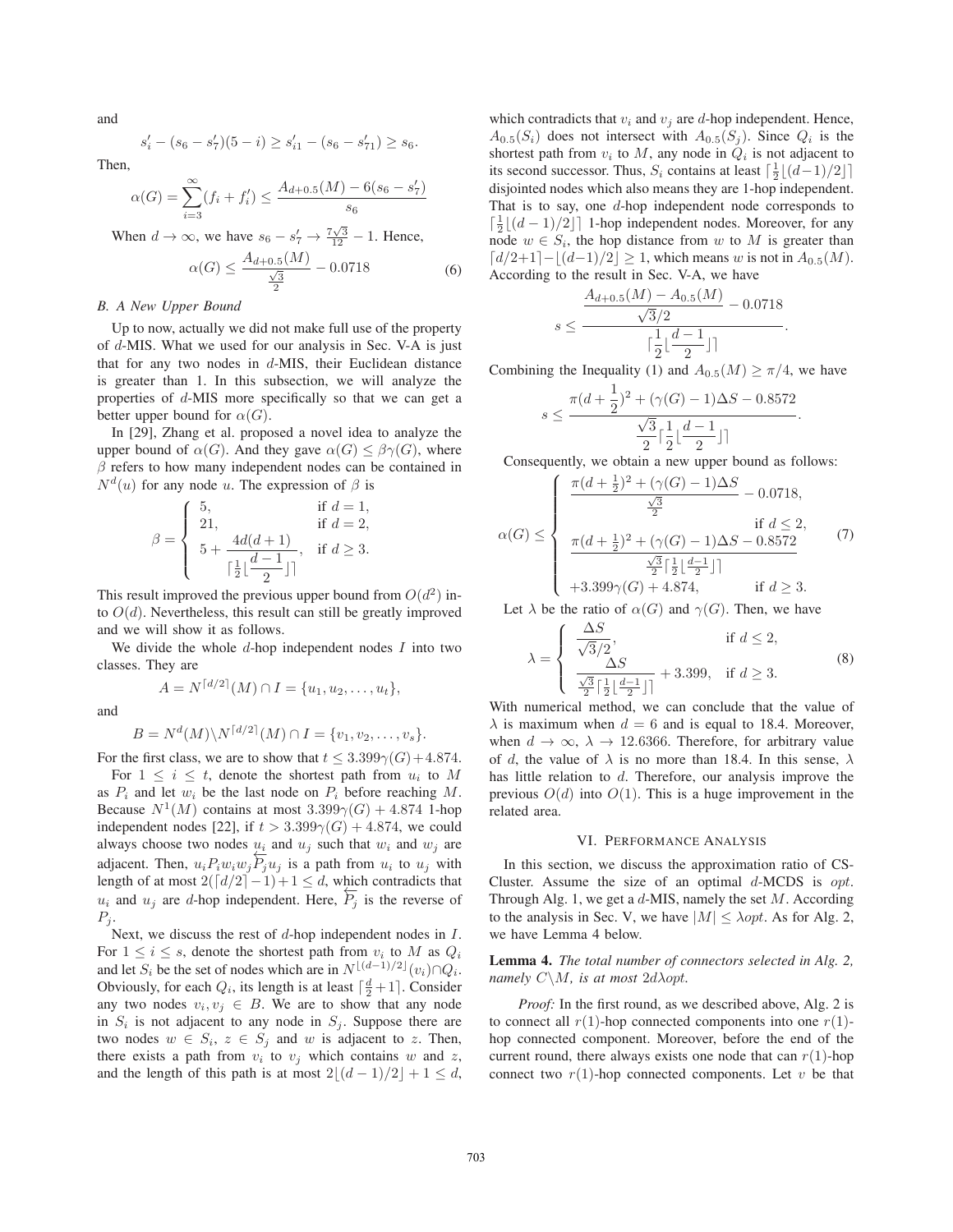

Fig. 6. Performance comparison between CS-Cluster and Gao's algorithm in [28] in different cases where  $d = 2, 3, 4$  respectively.

node. Then we have

$$
cost(v) \ge \frac{1}{r(0) - 1} = \frac{1}{2d}.
$$

 $cost(v) \ge \frac{1}{r(0)-1} = \frac{1}{2d}$ .<br>Since Alg. 2 always selects the node with largest value in each iteration, the node that is chosen in this iteration has the value of at least  $cost(v)$ . Consequently, for each node in  $C_1$ , the value is at least  $\frac{1}{2d}$  when it is chosen.

There exists an alternative algorithm to connect M. For each node  $v \in C_1$ , when it is chosen, assume the number of  $r(1)$ -hop connected components it can  $r(1)$ -hop connect is  $comp(v)$ . We select all the nodes in the shortest paths from v to the  $comp(v)$  r(1)-hop connected components. Obviously, all those chosen nodes can connect  $M$  into a  $d$ -CDS. Besides, the size of  $C_i$  is at most  $|M| - 1$  because each node in  $C_i$ can reduce at least one  $r(1)$ -hop component and the number of the original  $r(1)$ -hop connected components is at most |M| when Alg. 2 begins. Thus, the size of these connectors is

$$
\sum_{v \in C_1} no(v) \le \sum_{v \in C_1} \frac{comp(v)}{cost(v)} \le 2d|M|.
$$

Similarly, in the  $i^{th}$  round, for each node in  $C_i$ , the value when it is chosen is at least  $\frac{1}{r(i-1)-1}$ . The initial number of  $r(i)$ -hop connected components is no more than

$$
|M|+\sum_{j=1}^{i-1}|C_j|\leq 2^{i-1}|M|.
$$

There also exists an alternative algorithm to connect  $M \cup_{i \leq i} C_i$ into a d-CDS, and the size of the corresponding connectors is

$$
\sum_{v \in C_i} no.(v) \le \sum_{v \in C_i} \frac{comp(v)}{cost(v)} \le (r(i-1) - 1)2^{i-1}|M|.
$$

Since

 $W<sub>0</sub>$ 

$$
(r(i-1)-1)2^{i-1} = ( \lfloor \frac{r(i-2)+1}{2} \rfloor - 1) \cdot 2 \cdot 2^{i-2}
$$
  
\n
$$
\leq (r(i-2)-1)2^{i-2}
$$
  
\n
$$
\leq r(0) - 1 = 2d,
$$
  
\n
$$
\sum_{v \in C_i} n o.(v) \leq 2d|M|.
$$

Finally, in the  $t^{th}$  round where  $r(t) = 1$ , Alg. 2 does the with its corresponding alternative algorithm. Therefore same with its corresponding alternative algorithm. Therefore,  $|C\backslash M| = \sum_{v \in C_t} no(v) \le 2d|M|$ , and Lemma 4 follows.  $\Box$ 

From the procedure of proof above, it not difficult to conclude the following corollary.

Corollary 1. After the i<sup>th</sup> round, Alg. 2 will indicate a feasible *solution*  $F_i$  *with size*  $\sum_{v \in C_i} no.(v)$  *which alone can connect*  $M$  *into* d-CDS. Moreover, the size of  $F_i$  is no more than  $F_{i-1}$ .

With Lemma 4, we can finally get the following theorem.

Theorem 2. *Our three-phase algorithm CS-Cluster has an approximation ratio of*  $(2d + 1)\lambda$ .

## VII. SIMULATION

In this section, we compare CS-Cluster with previous literature [28] for the same problem (refer as Gao's algorithm), which is the most related work for d-MCDS problem. In our simulations, we randomly deploy sensor nodes in a 2D virtual space. The number of nodes varies from 50 to 1000 at intervals of 50. Each two nodes can connect to each other when the distance between them is at most 1. Moreover, we also ensure that the generated graph is connected.

Fig. 6(a)-(c) exhibit the performance comparisons between two algorithms with different  $d$ . From the figure, we can conclude that CS-Cluster's always performs better than Gao's algorithm under different settings. Moreover, when  $d$  increases, the superiority of CS-Cluster also increases. Considering the great influence of Alg. 3, we also compare the performance of CS-Cluster without Alg. 3 with Gao's algorithm. From Fig. 6, we find that CS-Cluster without Alg. 3 still produces



Fig. 7. A sample of UDG which contains 122 nodes. Gao's algorithm selects a 2-CDS with 49 nodes while CS-Cluster selects a 2-CDS with 36 nodes.